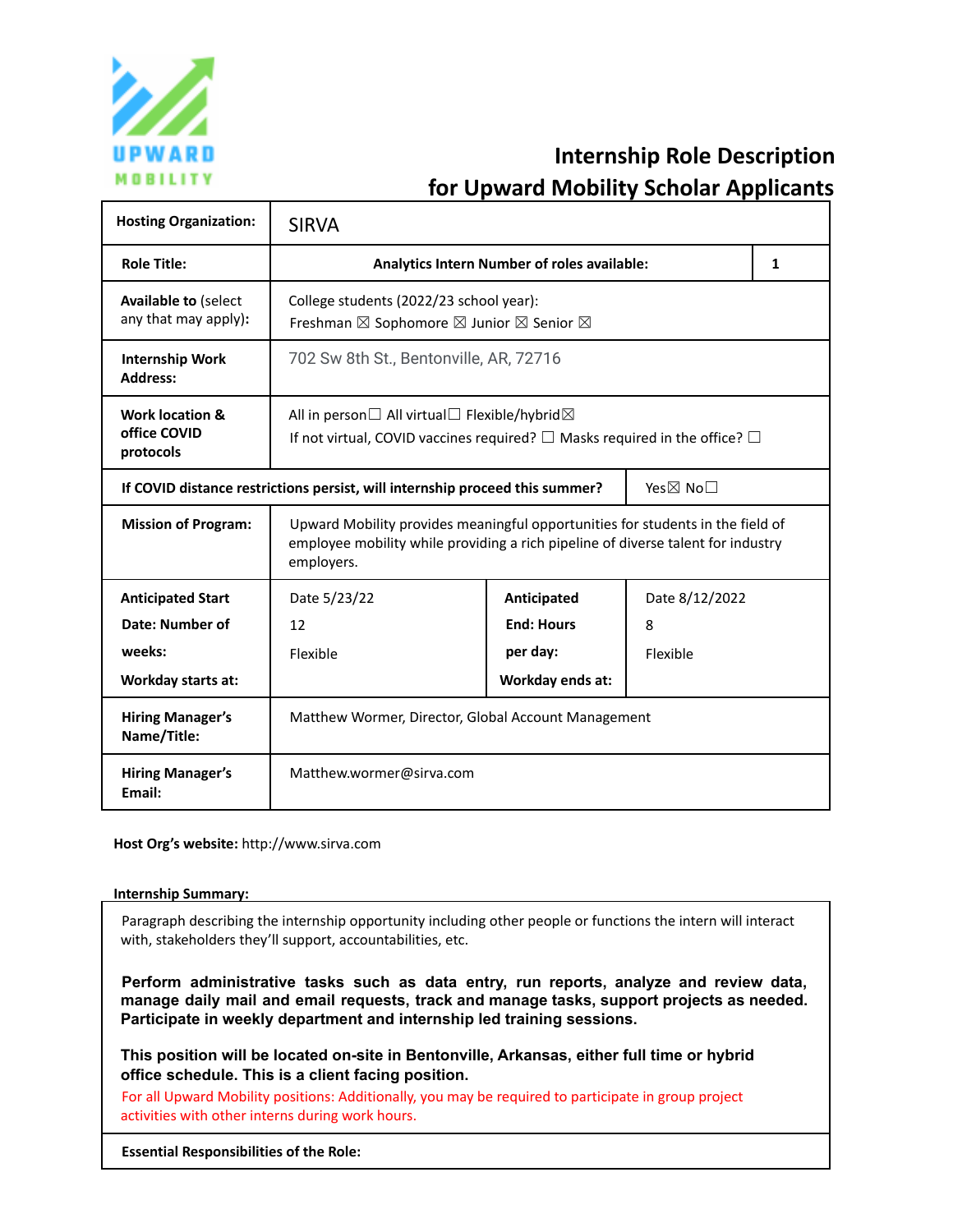### **Functions and Responsibilities:**

·Run reports from multiple data bases and consolidate data as needed

- ·Manage multiple requests and meet established deadlines
- ·Complete complex and customized client reports in an efficient manner
- ·Analyze high level data trends and highlight those trends within the reports

·Works on ad-hoc reports due to client requests and internal reporting needs ·Work independently to manage the pipeline of reports that are due to be delivered

#### **Knowledge and skills required:**

#### **Qualifications and Preferred Skills:**

•Prefer Juniors and Seniors, but will consider other class levels •Ability to work independently or in a team environment •Can take initiative and perform effectively in a fast-paced environment •Proficiency with Excel, Word and other Microsoft applications •Excellent oral, written, and communication/presentation skills •Undergraduate degree in progress required •Prefer GPA of 3.0 or higher

**What does success look like for the intern at the end of the summer:**

The intern will have gained exposure to the global mobility industry as well as gaining experience in a corporate setting. The intern will participate in programming throughout the course of the internship.

#### **Training Program**

The Analytics Intern will complete initial training with their manager.

All Upward Mobility Interns will participate in group training for knowledge development in the Global Mobility industry. Training to occur over a series of virtual training sessions across intern program participants.

Prepared By: Kristin Pokorny Date: 3/28/2022